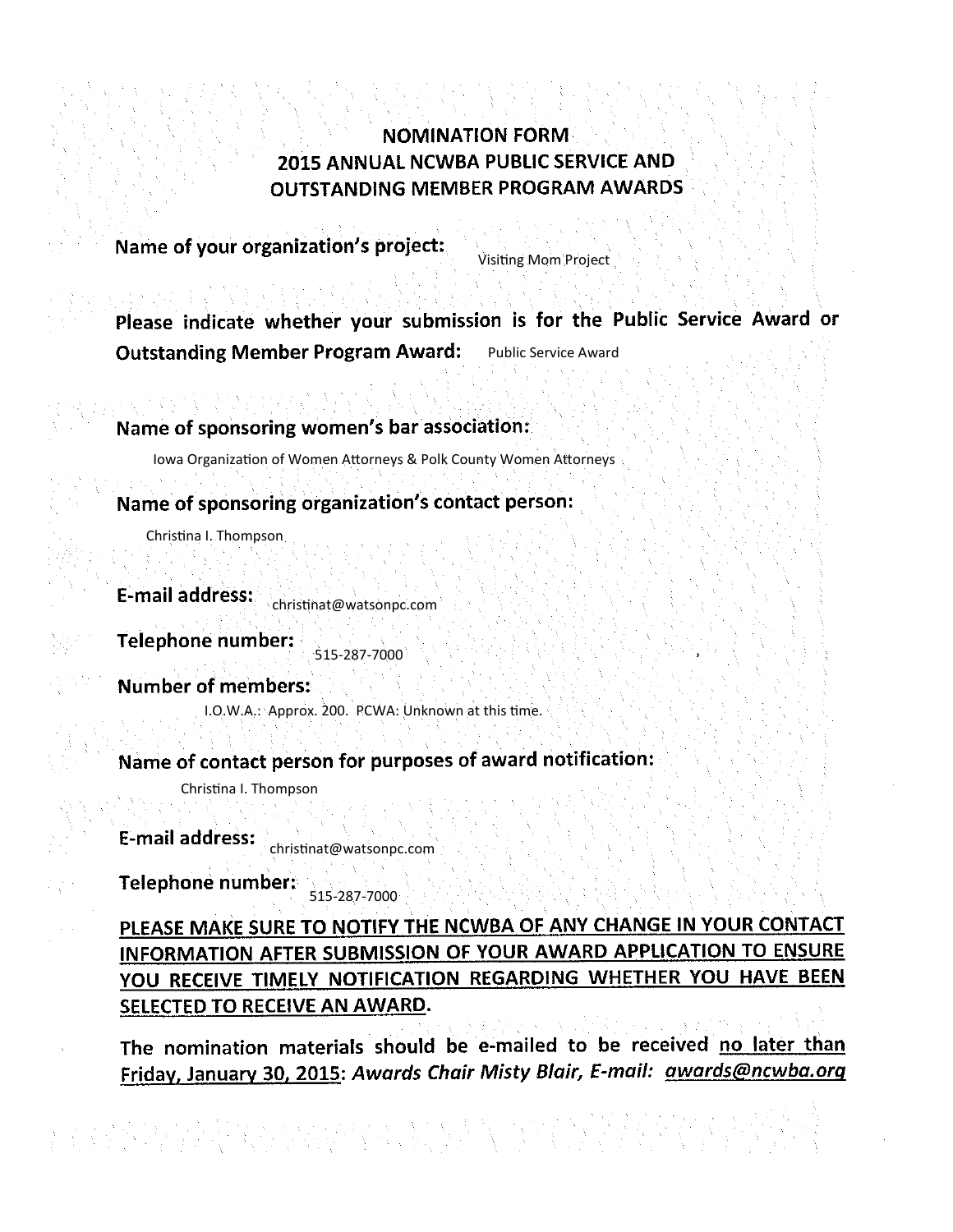#### **Description of IOWA and PCWA**

 The Iowa Organization of Women Attorneys, IOWA, was established in 1984 and is the only statewide women's bar in the state of Iowa. IOWA's primary focus is promoting the equality and active participation of women in the legal profession, and to provide support and encouragement for female attorneys and females interested in becoming attorneys and judges. Currently, IOWA has 187 members throughout the state of Iowa. IOWA serves its members by providing opportunities for continuing legal education, as well as by providing networking opportunities to strengthen the ties between female attorneys within the state. IOWA has liaisons with the Iowa State Bar Association's committee on diversity and inclusion, and works with the 50/50 in 20/20 and Infinity projects.

 Polk County Women Attorneys, PCWA, is the largest county-level female bar in the state of Iowa with approximately 100 members. PCWA serves its members by providing monthly lunches that offer opportunities for fellowship, networking, and continuing legal education. PCWA also organizes a meeting once a month at a local bakery, where law students, attorneys, and judges can mingle and network.

PCWA and IOWA often partner together to provide their members with services; one such instance is the "Defining your own Success" panel, formerly known as "Rainmaking." This project is now in its third year, and provides female attorneys with an evening of networking, culminating in a panel discussion where prominent female attorneys and judges answer questions and discuss various topics related to the challenges that are unique to female attorneys and judges.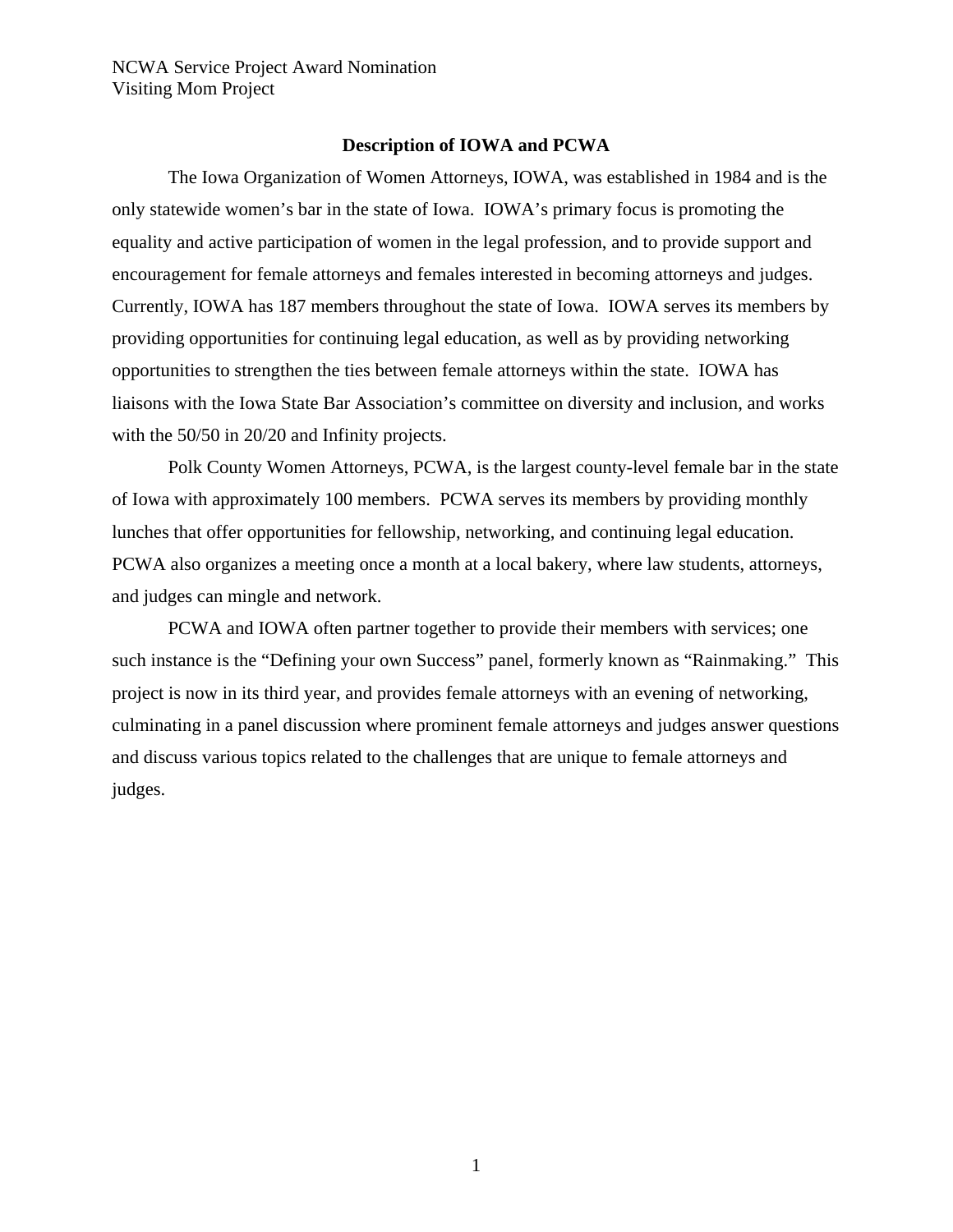#### **Narrative in Support of Nomination of the Visiting Mom Project**

 The Iowa Correctional Institution for Women, located in Mitchellville, Iowa is the primary correctional facility in Iowa for the housing of female offenders. The facility houses approximately 540 female offenders.

In 2013, major renovations were made to the Mitchellville facility, including a brand new visiting room for the inmates to use when visiting with family, including their children. Many residents of Mitchellville are literally parenting their children in this room, because it offers the only contact between mother and child. The old visiting room was cold, dark and uninviting. While a few games and toys were available, many of them were broken or unusable. Over half of the inmates have children, and these children are not allowed to bring any toys or other objects in when they come to visit their mothers. During the summer of 2013, several female Iowa judges visited the facility to learn about the planned renovations.

The architect's original plan for the new visiting room was a room with a television, but no funding for new furniture, games, books, or toys. In speaking with the residents, however, the judges found out the women wanted to have items that would allow them to interact with their children, including flashcards, educational games and puzzles, and interactive learning activities. The women also wanted books they could read with their children. The residents were adamant that they did not want a television in the visiting room.

The judges notified IOWA and PCWA about plans at Mitchellville, and the membership responded immediately by forming the Visiting Mom Project in conjunction with the Ashcraft Library project. A steering committee formed of judges and attorneys who were members of IOWA and PCWA examined the issue and formed the plan for carrying out the project. The initial goal was to raise \$10,000, with the stated goal being \$100 each from 100 donors.

The project was promoted in a number of ways. IOWA and PCBA both advertised the project on list serves and Facebook, and explained and promoted the project at functions held by the organizations during the fundraising period. A brochure was developed to provide more information to individuals wishing to donate to the project. A copy of the brochure is included in the supporting documentation attached to this Nomination. The project was first announced on August 28, 2013 at the Puckerbrush Potluck, a joint IOWA/PCWA event, and fundraising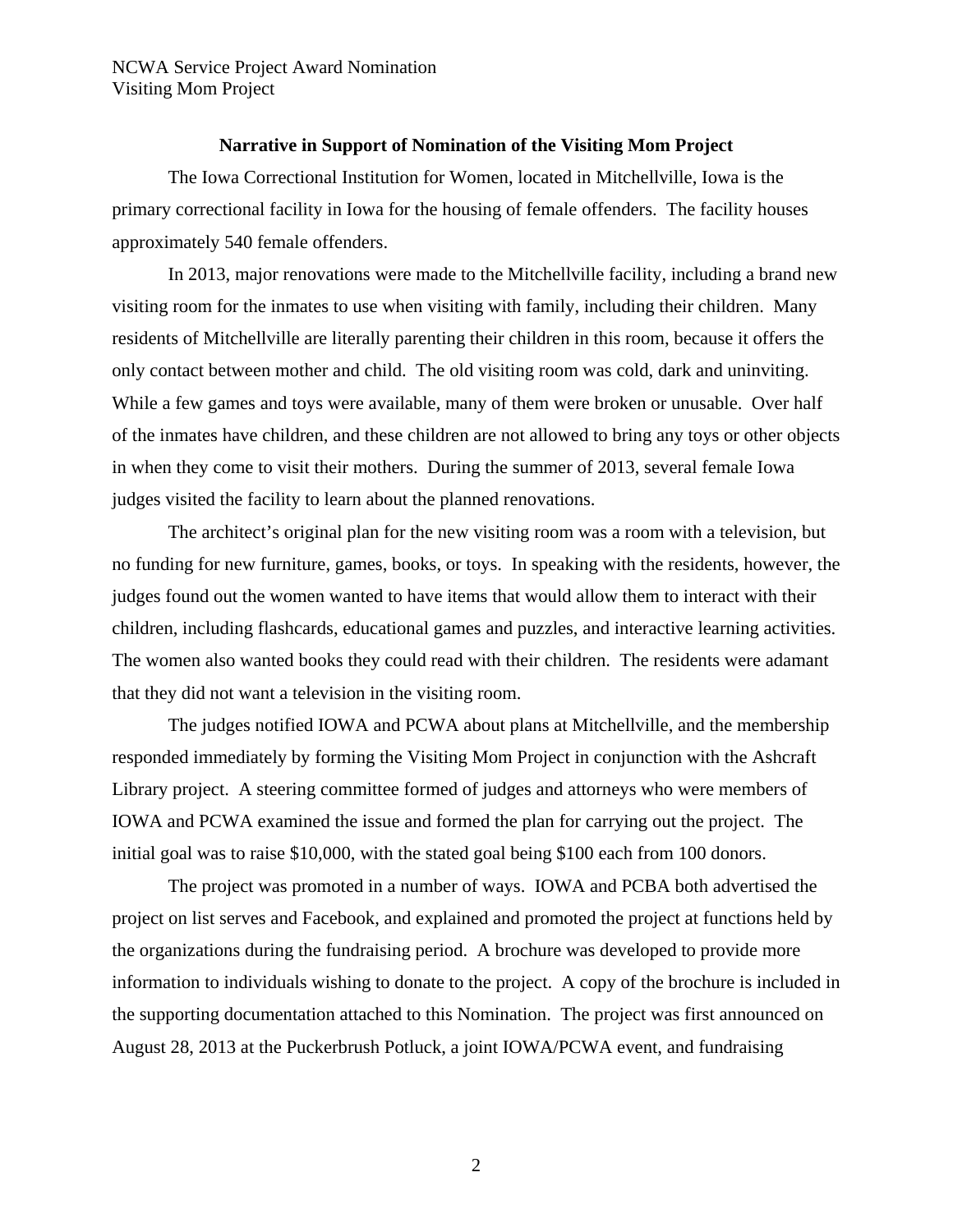finished in October 2013. PCWA also held a fundraising event at a local winery to benefit the project.

In less than two months, over \$15,000.00 was raised from over 100 donors—150% of the original goal. Almost half of the funds were donated by women judges, and the remainder of the funds came primarily from female attorneys and firms. Members of the steering committee worked with residents and the warden to determine what was needed for visiting with the children, while balancing the security needs of the facility. The residents wanted sturdy, interactive toys, games and books, as well as items for the children's caregivers to use while visiting. The warden wanted toys and furniture that would be low profile since the visiting room, with as many as 100 people in it at a time, is supervised by one guard at a time.

The Project purchased over 350 books from a local bookstore, and a publishing company donated an additional 350 books. In selecting books, the steering committee focused on books that would contain positive messages and show a wide diversity of people, including African-American and Native American protagonists and books written in Spanish or bilingually in English and Spanish. A local children's toy store helped the committee pick out games and toys that would be interactive, provide learning opportunities, and be sturdy and easy to clean. The variety of games and toys that were purchased is staggering—basic card games like Uno, classic games like chess, a train table, cooperative board games, flash cards, sequence games, and games for autistic children provide a sampling of the items selected. The project also purchased childsized furniture and rocking chairs, as well as sturdy storage bins and shelves and a duplo table. Rocking chairs were also purchased to allow residents who give birth while at Mitchellville a place to rock their babies.

The new visiting room is warm and inviting, and looks more like a public library than a jail. This allows for the residents to have positive interactions with their children. The importance of this project cannot be understated. The primary goal of the Mitchellville facility is to rehabilitate the residents and allow them to return to society as productive members. Over 50% of the residents have mental health issues, and most of the residents will be released to rejoin society. Offenders who have positive interactions with their families are less likely to reoffend, and offenders with strong family contacts are more easily reintegrated into the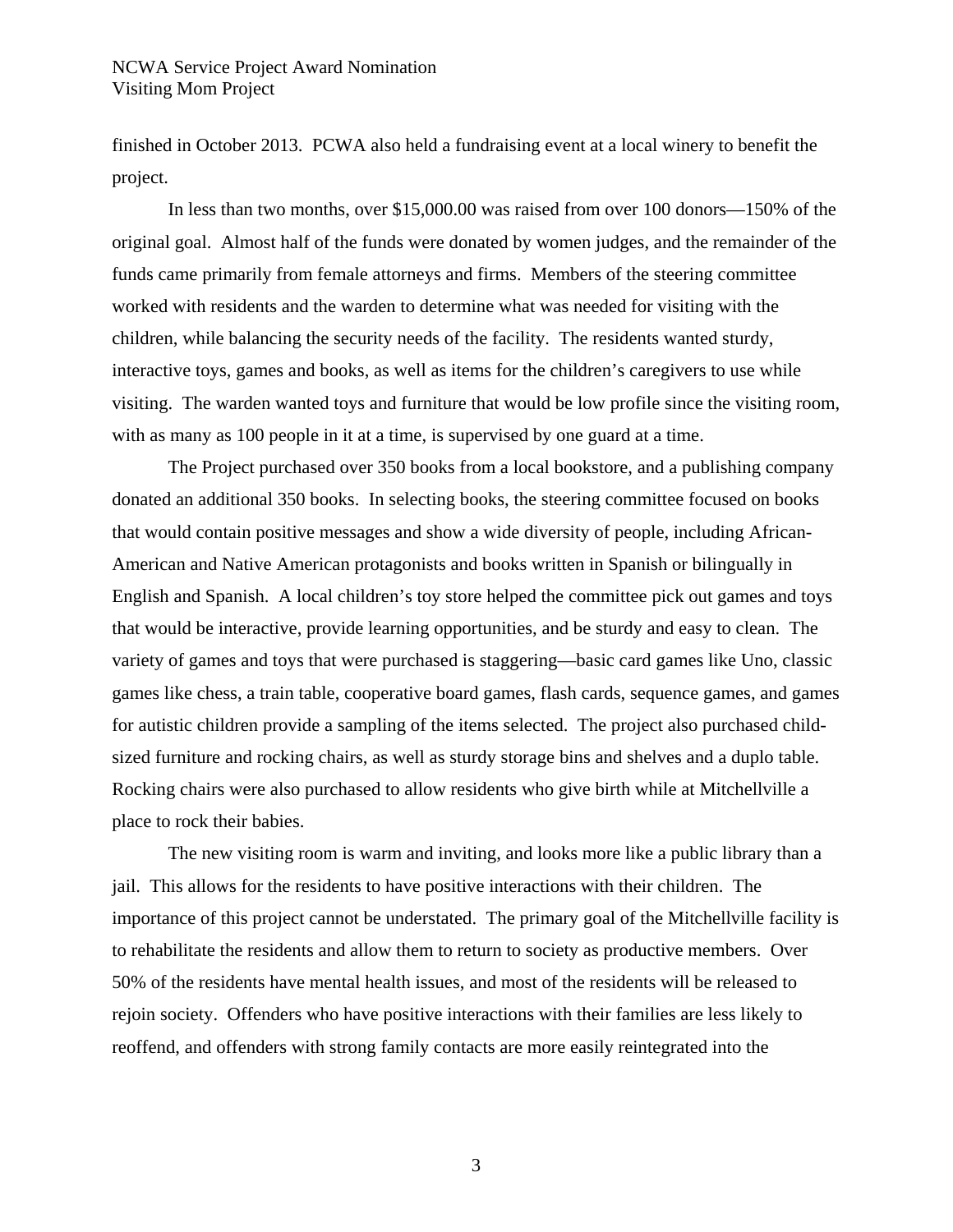community. Strengthening family bonds will also alleviate Adverse Child Experiences for those children.

The new facility's ribbon cutting ceremony was held in the visiting room in October 2013. IOWA and PCWA members were on hand, and were recognized for the Project's contributions. The inmates and warden have installed a plaque in the room recognizing the contribution. Many of the residents started crying when they saw the visiting room.

A second, smaller visiting room has also been outfitted with toys and furniture from the Visiting Mom Project, and will serve offenders who work outside the walls of the prison. During 2014, IOWA and PCWA continued to provide support to the visiting rooms through the provision of additional books and games, and are looking forward in 2015 to an exciting new component of this ongoing partnership. Beginning in April 2015. Members of IOWA and PCWA will host twice monthly book clubs with residents of Mitchellville to utilize the new space, to share in the appreciation of literature, and to learn from one another.

By providing the funds to furnish the visiting room, the Visiting Mom Project made it possible for the Mitchellville facility to use its funds for other important expenditures. More importantly, however, the Visiting Mom Project sends a message to the residents that reaffirms their humanity and their roles as mothers. The continued involvement of the Visiting Mom Project with the residents underlines this reaffirmation, and provides a continuing service to the community.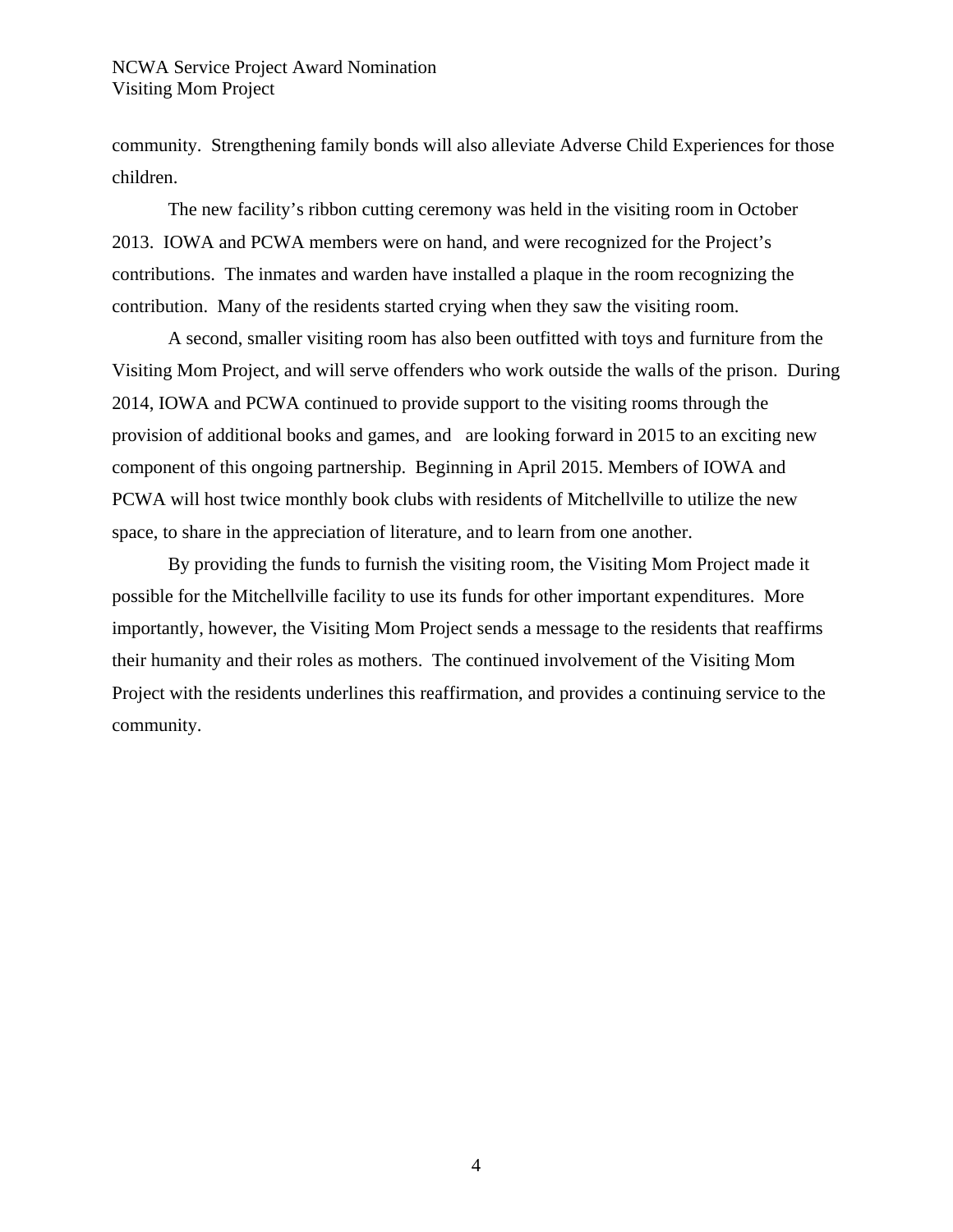

# **Supporting Materials**

This picture shows a large part of the visiting room on the day of the ribbon cutting. The toys, games, furniture, and books shown in this picture are representative of the items selected by the Project. (Many of the items were removed for the ribbon cutting ceremony to create space).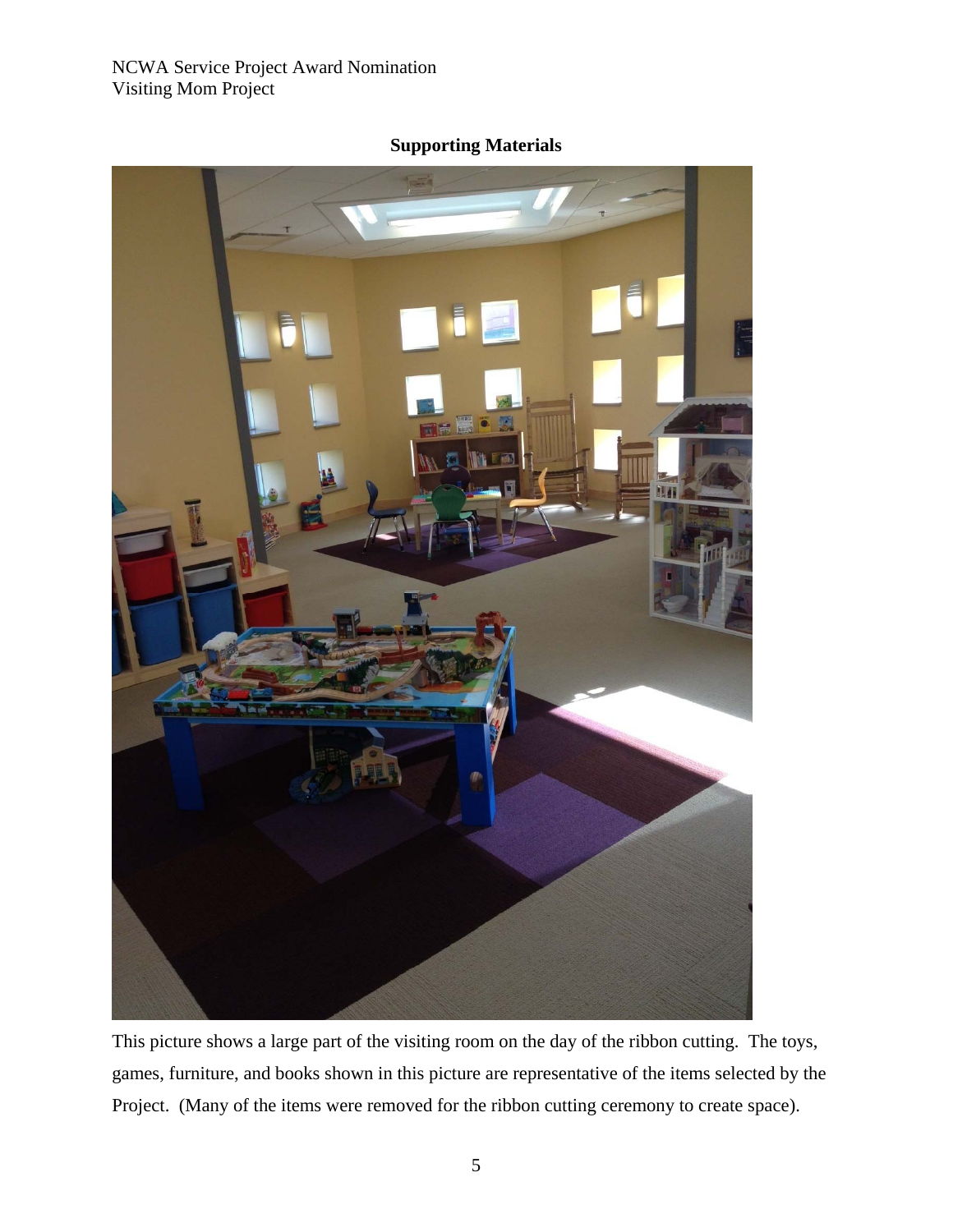

Steering committee members Judge Paulsen, Suzan Brooks, Judge Bremer, and Brooke Timmer show off a few of the over 700 books provided by the project. Judge Bremer is holding a copy of "Good Night, Moon" that has been translated into Spanish, and Brooke Timmer is holding one of the books chosen based on diversity.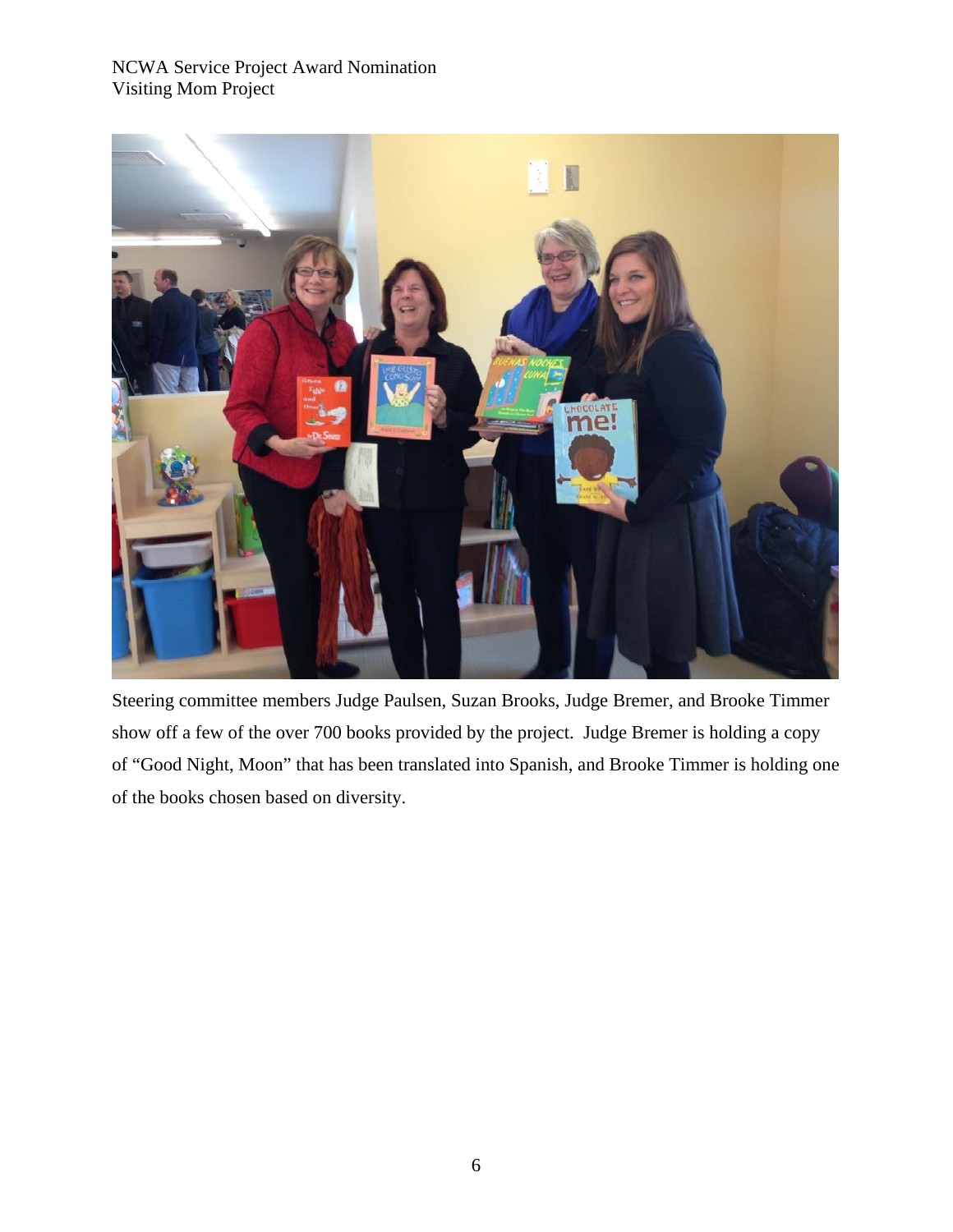

The Fiedler & Timmer law firm provided a generous matching grant of \$2,500.00 for all donations received within twenty-four hours of the Project's launch at the Puckerbrush Potluck. The firm's members present at the ribbon cutting ceremony include Whitney Judkins, Emily McCarty, Paige Fiedler, Brooke Timmer, and Nathan Borland.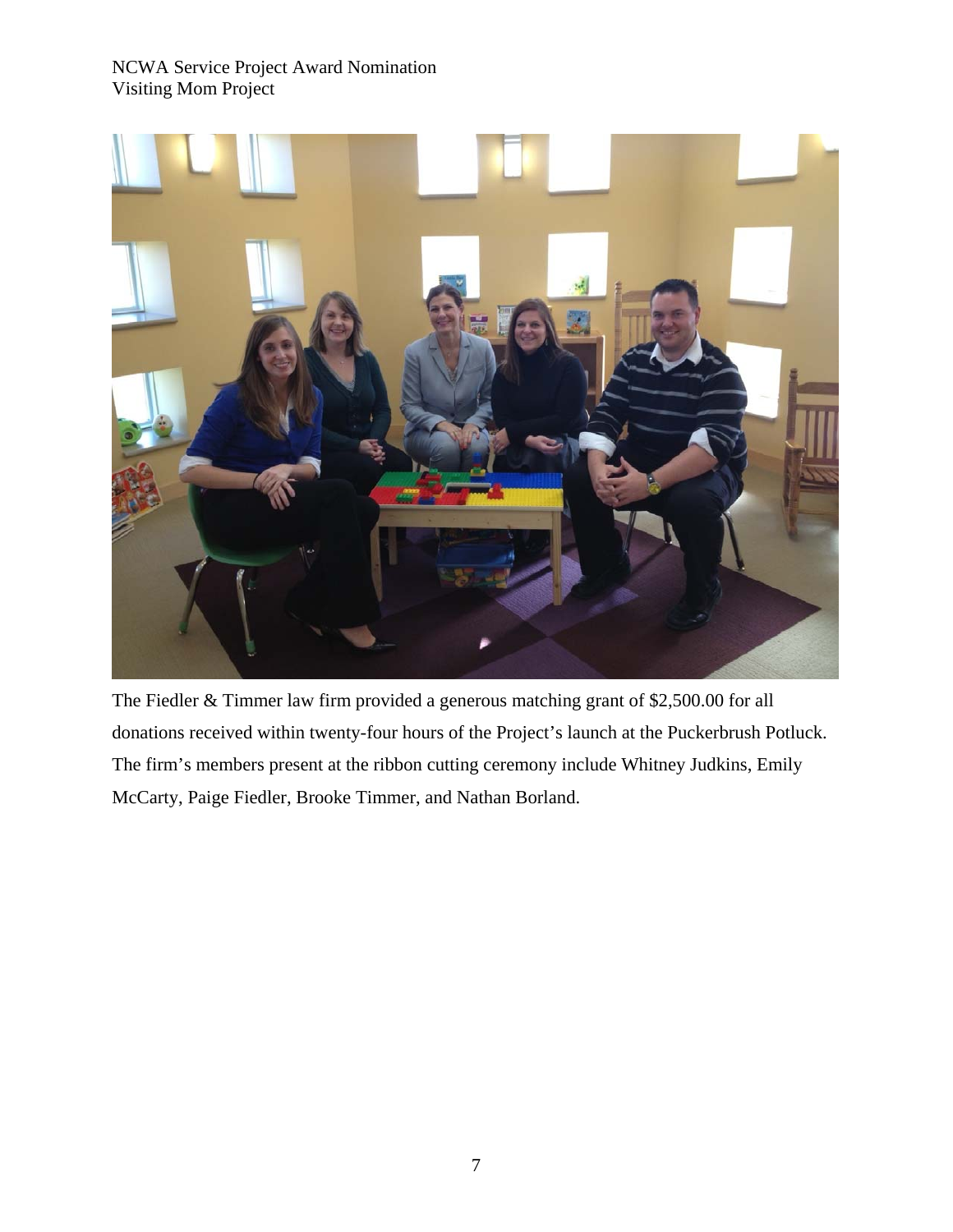

The warden had a specific request for the visiting room – rocking chairs. Many residents give birth while living at Mitchellville, and the only time they get to spend with their infants occurs in the visiting room.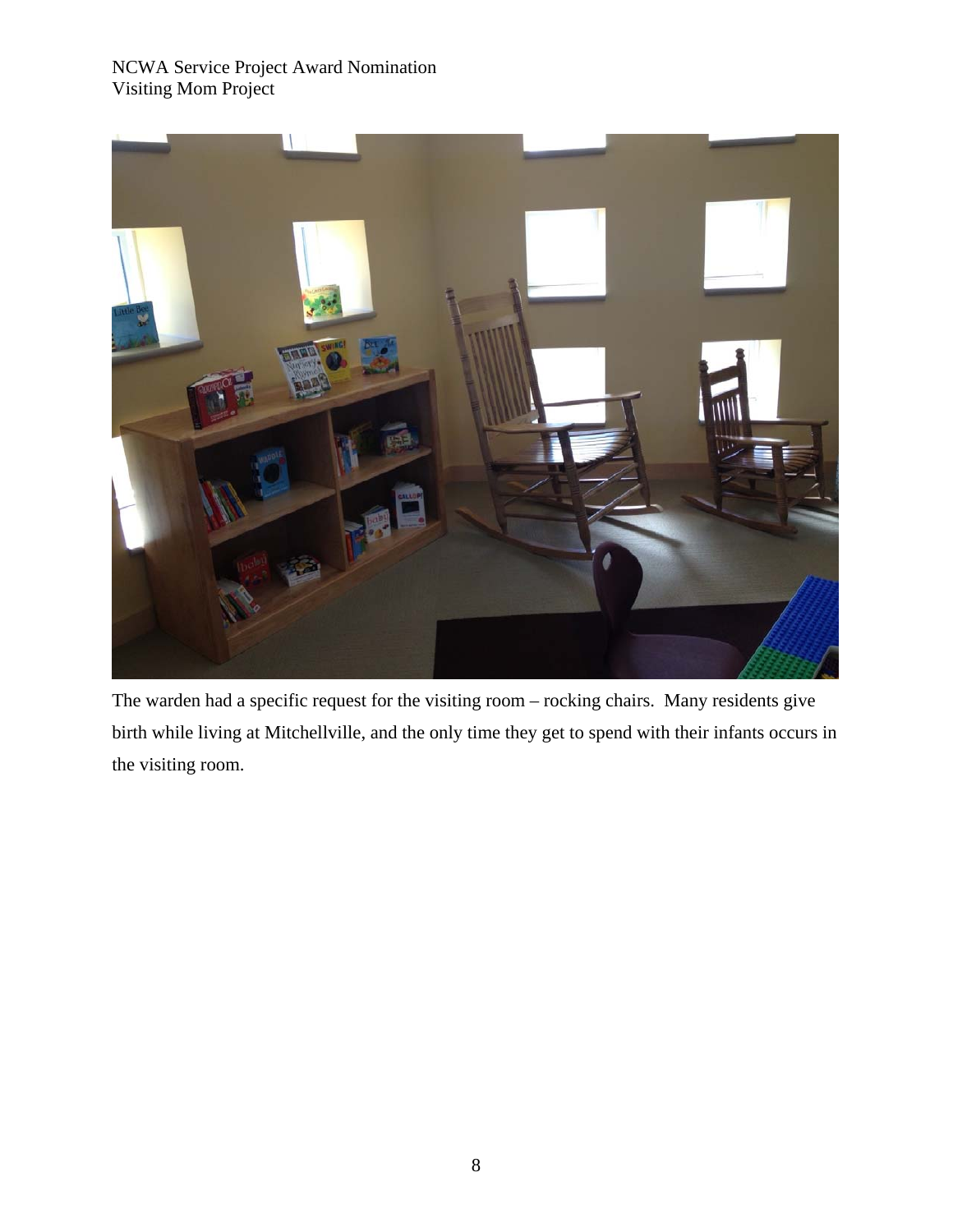

The first child playing in the visiting room.